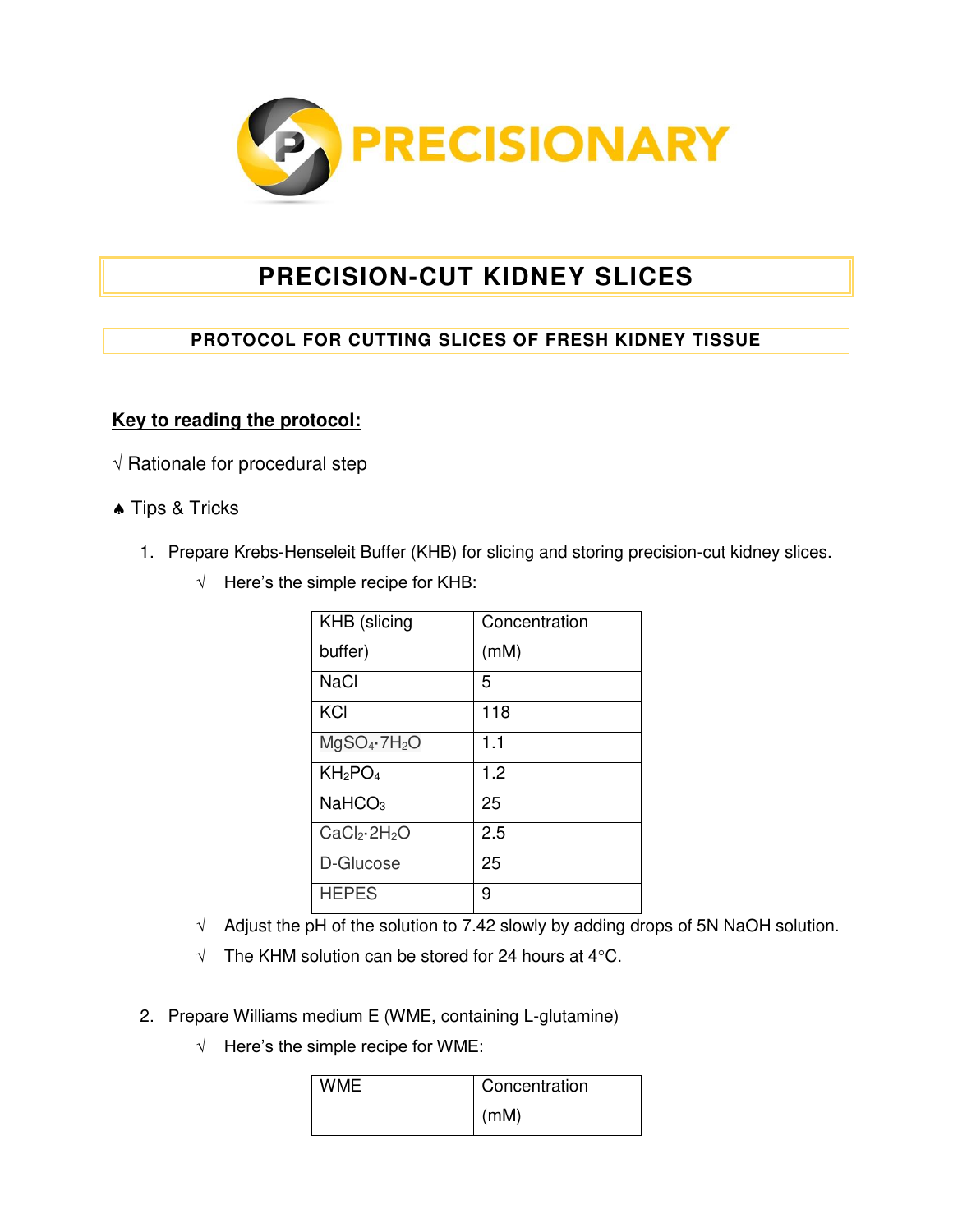| $WME + L$      | 5              |
|----------------|----------------|
| glutamine      |                |
| D-Glucose      | 14             |
| Gentamycin     | $50 \mu g/ml$  |
| Amphotericin B | $2.5 \mu g/ml$ |

- $\sqrt{ }$  Amphotericin B is added to inhibit growth of fungi and yeasts.
- $\sqrt{ }$  The WME solution can be stored for 24 hours at 4°C.
- 3. Fill the culture plates you will use with the incubation medium (WME incubation medium)
- 4. Warm and oxygenate culture plates with 95% O2/5% CO2 at 37 C for at least 30 min.
- 5. Prepare and keep warm a 2-3% solution of agarose at 37  $\degree$ C.
- 6. To obtain kidney tissue, anesthetize the animal and surgically isolate the kidney as quickly as possible, ideally under 5 minutes. Remove any fatty tissue and transfer cleaned pieces of kidney tissue to ice-cold oxygenated KHB.
	- $\sqrt{\phantom{a}}$  Kidney tissue is very sensitive to ischemia, so the time taken for dissection and incubation of precision-cut kidney slices should be as fast as possible. This is especially important for studies of kidney metabolism.
- 7. Glue the selected kidney sample onto the Compresstome® specimen syringe plunger. Place the embedding cap onto the specimen syringe, over the kidney sample.
- 8. Fill the syringe with 2% agarose (Sigma A-0701, low gelling point, incubated at  $\sim 37^{\circ}$ C).
	- $\sqrt{ }$  Order a Starter Kit or additional agarose or blades directly from our website at <http://www.precisionary.com/starter-kit>!
- 9. Draw the syringe downward to bring the kidney tissue core sample into the syringe.
- 10. Cool the entire contents of the specimen syringe with the chilling block. The kidney tissue is now embedded in agarose. The agarose will solidify enough for stable sectioning.
- 11. Load the specimen syringe onto the Compresstome® slicer.
- 12. The protocol is complete for preparing the kidney specimen for sectioning. Proceed from here with normal Compresstome® sectioning procedures. Use KHB slicing solution (see above) for the buffer tray.
	- What are the optimal settings on the Compresstome® for cutting live kidney slices? Try a speed (Advance) of 2-3 and an oscillation of 5-7.
		- $\sqrt{ }$  The biggest challenge of slicing precision-cut kidney slices is getting consistent sections when there is hard (fibrotic) kidney tissue. The Compresstome® has patented compression technology that allows for smooth, even slices and overcomes this obstacle.